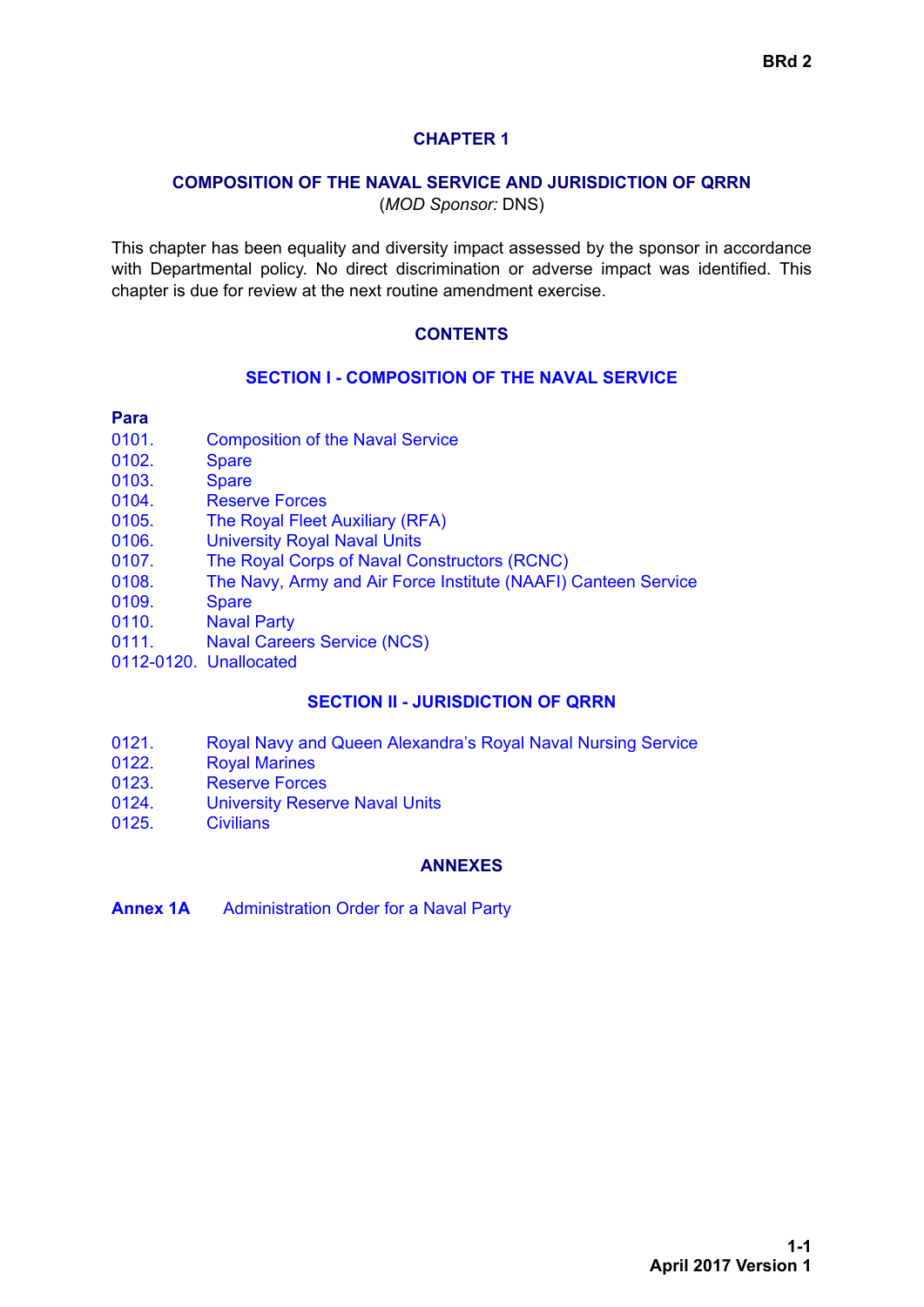# **CHAPTER 1**

# **COMPOSITION OF THE NAVAL SERVICE AND JURISDICTION OF QRRN**

# **SECTION I - COMPOSITION OF THE NAVAL SERVICE**

### <span id="page-1-1"></span><span id="page-1-0"></span>**0101. Composition of the Naval Service**

1. The Naval Service comprises the Royal Navy<sup>1</sup>, Royal Marines, the Reserve Naval and Marine forces and the Naval Careers Service. The Naval Service is supported by a range of organisations (including external agencies and the Royal Fleet Auxiliary) which are largely civilian manned. The latter organisations do not form part of the Naval Service, but where they contain personnel of the Royal Navy, those personnel individually form part of the Naval Service. The Queen Alexandra's Royal Naval Nursing Service (QARNNS) officers and ratings form part of the Royal Navy. The Naval Service is governed by the Admiralty Board of the Defence Council.

<span id="page-1-2"></span>**0102. Spare**

<span id="page-1-3"></span>**0103. Spare**

### <span id="page-1-4"></span>**0104. Reserve Forces**

1. The Reserve Naval and Marine forces comprise the Maritime Reserve (Royal Naval Reserve (RNR) and Royal Marines Reserve (RMR) and members of the Royal Fleet Reserve all of whom are subject to the Reserve Forces Act 1996 (RFA 96)). The Recall Reserve, whilst not a discrete Force recognised by RFA 96, remains available for call-out in certain circumstances. In addition Sponsored Reserves serve as Reservists subject to elements of the RFA. The Reserve Forces are governed by the Defence Council.

# <span id="page-1-5"></span>**0105. The Royal Fleet Auxiliary (RFA)**

1. The Royal Fleet Auxiliary Service (RFA) is a uniformed Merchant Marine Service accountable to the Admiralty Board through the Fleet Commander.

# <span id="page-1-6"></span>**0106. University Royal Naval Units**

1. The University Royal Naval Units (URNUs) are independent units established to broaden naval understanding and develop students. Flag Officer Sea Training is responsible for the URNUs.

<sup>1.</sup> The RN incorporates the QARNNS as explained at 0102.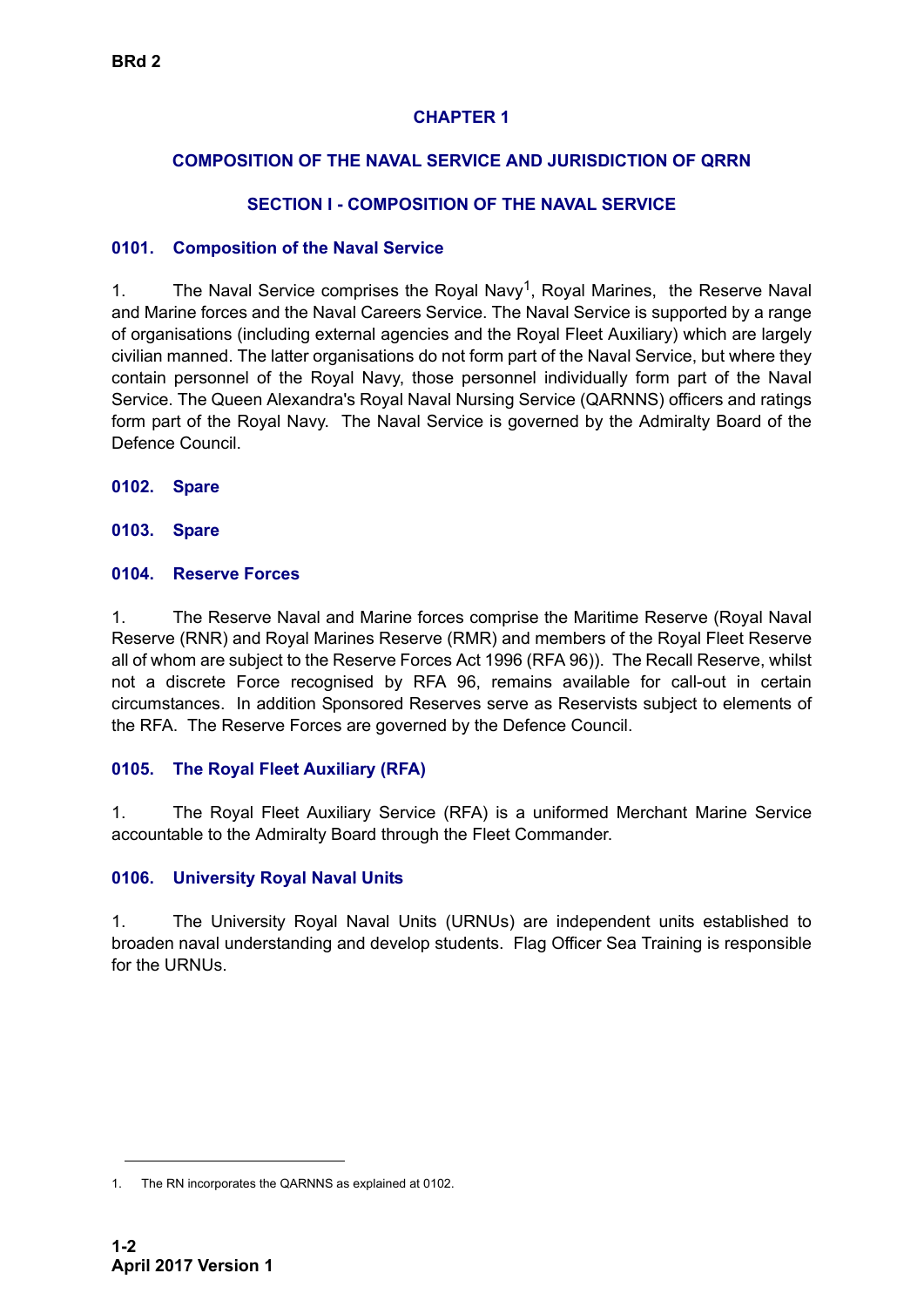### <span id="page-2-0"></span>**0107. The Royal Corps of Naval Constructors (RCNC)**

1. The RCNC is a civilian corps and an integrated part of the Defence Engineering corps, with its members wearing uniform in certain posts. It comprises at present naval architects, electrical and mechanical engineers in the employment of the Ministry of Defence, who undertake duties concerned with the design, procurement and upkeep of HM ships and the machinery, equipment and systems fitted in them. The Controller of the Navy is responsible for representing RCNC interests to the Admiralty Board.

### <span id="page-2-1"></span>**0108. The Navy, Army and Air Force Institute (NAAFI) Canteen Service**

1. Members of the NAAFI Canteen service are employed in a civilian capacity in HM ships. In times of hostilities, NAAFI canteen staff remaining in HM ships and establishments are entered on naval engagements. The Second Sea Lord is responsible to the Admiralty Board for canteen service matters.

### <span id="page-2-2"></span>**0109. Spare**

### <span id="page-2-3"></span>**0110. Naval Party**

1. A Naval Party is a special unit establishment for a body of service personnel needed to meet a requirement in response to approved defence commitments, international obligation or particular defence need. A naval party should only be formed where it is not possible for the personnel to be included on the Unit Establishment List (UEL) of a ship or establishment.

### <span id="page-2-4"></span>**0111. Naval Careers Service (NCS)**

1. The NCS is a Special Service that constitutes one of the five main groupings of the Naval Service. It is to be composed of ex-Regular Service, Royal Fleet Reserve (RFR) RN and RM personnel. All members of the NCS are subject to the Armed Forces Act 2006 (AFA06) at all times.

2. The Captain of Naval Recruiting (CNR), in his/her capacity as a Competent Naval Authority, is authorised to recruit RFR, RN and RM WOs and Senior Rates/Senior NCOs into the NCS as Careers Advisers (CAs) and to advance suitably qualified and selected CAs from CA3 to CA2 to CA1.

#### **0112-0120. Unallocated**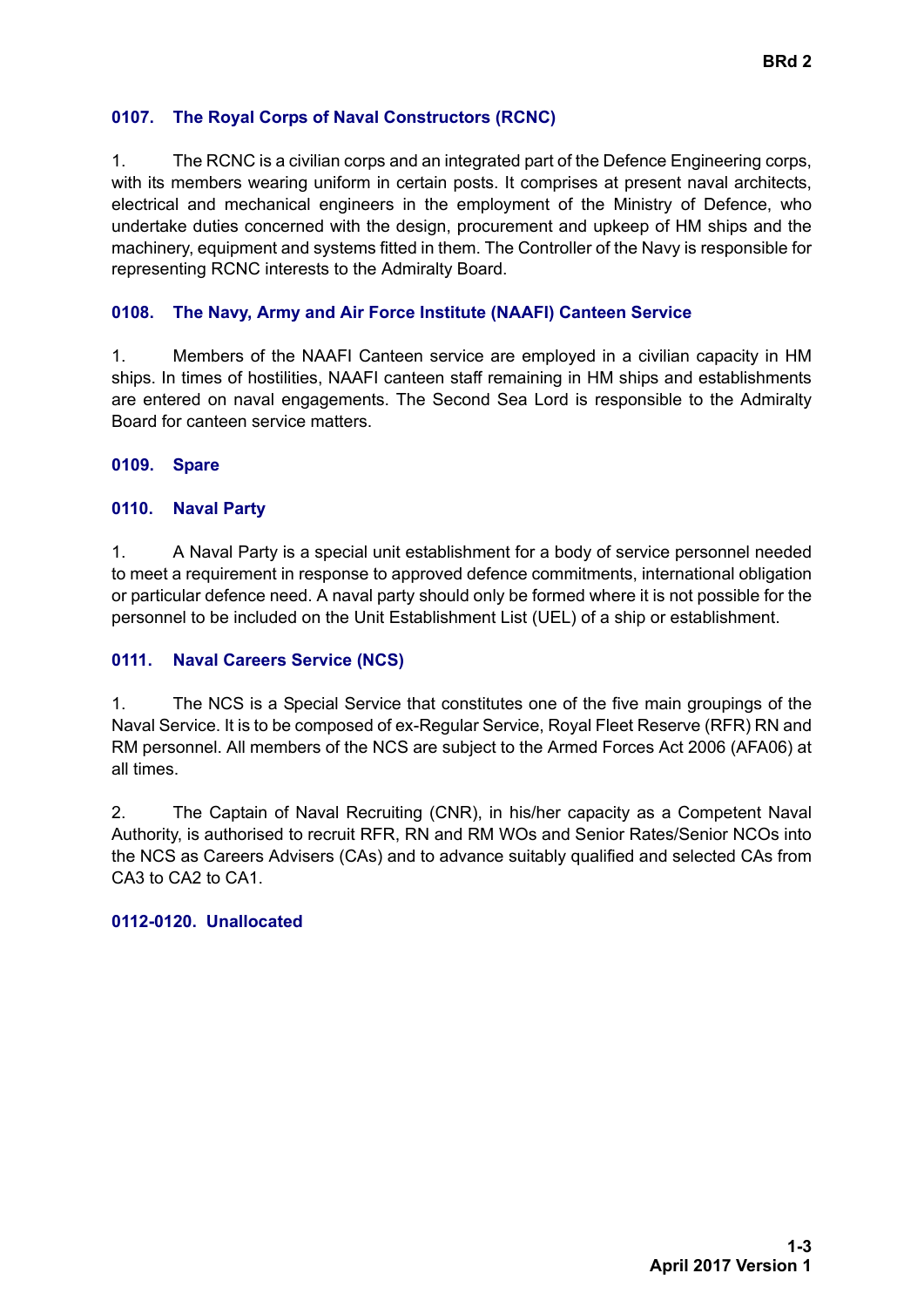# **SECTION II - JURISDICTION OF QRRN**

### <span id="page-3-1"></span><span id="page-3-0"></span>**0121. Royal Navy and Queen Alexandra's Royal Naval Nursing Service**

1. Officers on the Active list and ratings of the RN and QARNNS are subject to the jurisdiction of QRRN at all times.

### <span id="page-3-2"></span>**0122. Royal Marines**

1. QRRN applies to all ranks of the Royal Marines at all times, whenever they are borne on the books of any of HM ships or naval units. QRRN may be supplemented by instructions contained in BRd 1283, Royal Marines' Instructions.

### <span id="page-3-3"></span>**0123. Reserve Forces**

1. Officers and ratings of any of the reserve forces mentioned in **Para 0104** are subject to the jurisdiction of QRRN while being exercised, trained or undertaking duties as a member of that force, or when called out or volunteering for permanent or full time service, from the time appointed to report or attend for such purposes until released, discharged or their voluntary commitment to full time service ends. Members of the RFR (on the Retired List or Emergency List) are subject to the jurisdiction of QRRN from the time appointed for them to report or attend any duty or service for which they are liable, until released from that duty or service, or discharged. In addition members of the Reserve Forces are subject to BRd 3(2), Naval Personnel Management – Reserves.

### <span id="page-3-4"></span>**0124. University Reserve Naval Units**

1. For Discipline purposes members of the URNU are designated as 'civilians subject to Service discipline' under the Armed Forces Act 2006 (AFA 06), when borne in one of HM Warships. Members of the URNU are subject to BRd 3(2), Naval Personnel Management – Reserves.

#### <span id="page-3-5"></span>**0125. Civilians**

1. Those civilian services or corps listed in **Para 0105, [Para 0107](#page-2-0)** and **Para 0108** are not, in normal circumstances, subject to the jurisdiction of QRRN. They are however governed by the various civilian staff regulations concerning their civilian employment; which may require the maintenance of standards compatible with QRRN. Civilians may be subject to service discipline under some circumstances. See JSP 830, Manual of Service Law chapter 3.